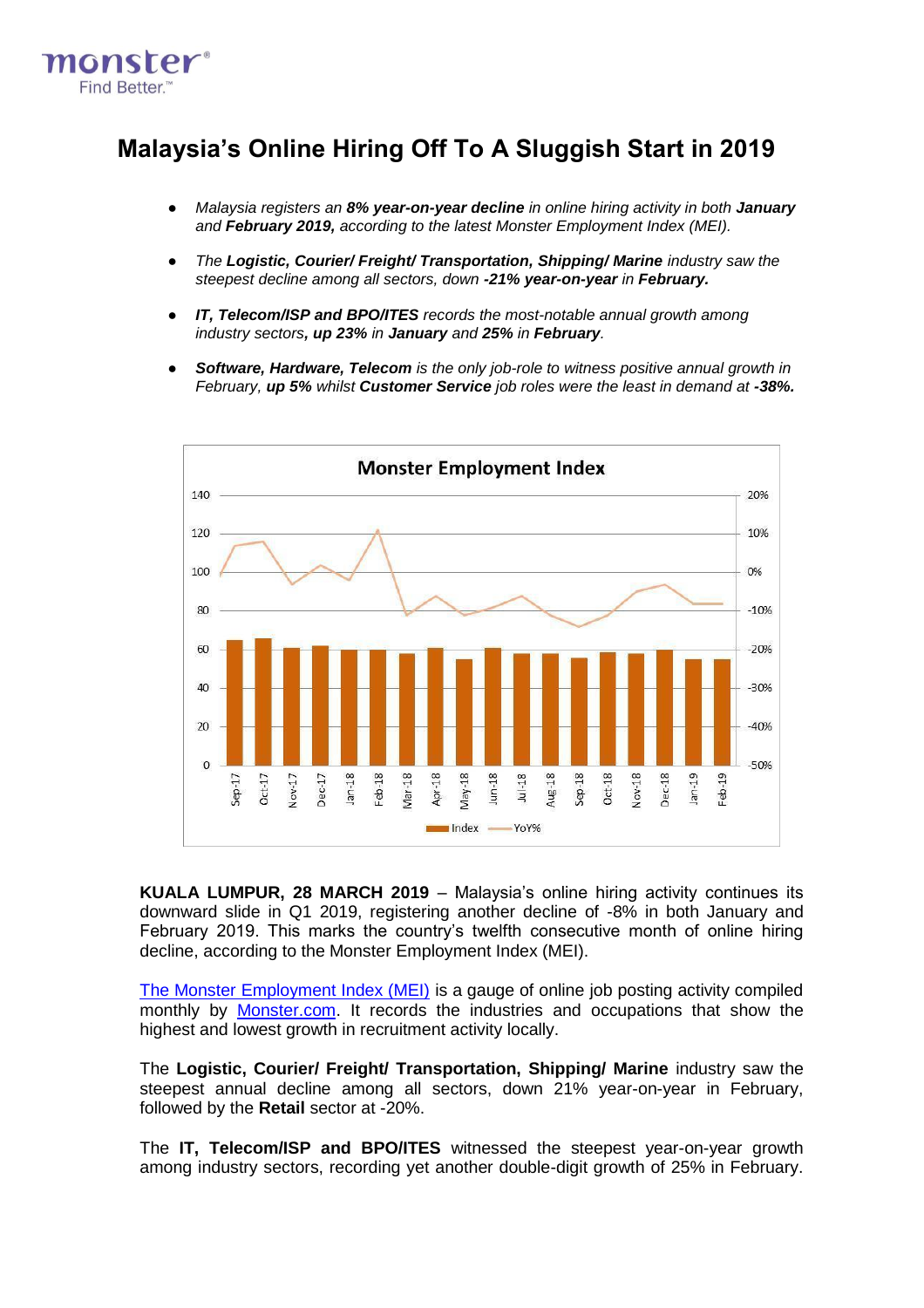

The **Oil & Gas** sector also charted 11% growth year-on-year and continues to rank among the top growth industries since April 2017.

Among occupation categories, only one out of the nine job roles monitored by the MEI exhibited an increased demand on an annual basis.

In correlation with the increased hiring activity in the IT industry, **Software, Hardware, Telecom** job roles witnessed positive annual growth of 5% in February. This was also the highest year-on-year growth since March 2018. In the short-term, the job-role exhibited positive growth, up 3% month-on-month and 14% on a six-month basis.

Demand for **Customer Service** professionals plummeted the most amongst job roles in January and February, down -33% and -38% year-on-year respectively. **Engineering /Production, Real Estate** job roles also registered the steepest annual decline since August 2016, down -16% in February.

"Despite the Malaysian economy recording a growth of 4.7% in 2018 - with the Central Bank of Malaysia expecting the economy to continue to expand at a steady pace - the hiring outlook in Malaysia for the start of the first quarter has weakened as employers remain in a cautious hiring mood," said **Abhijeet Mukherjee, CEO of Monster.com – APAC and Middle East.**

"However, the demand for skilled tech professionals and hiring across the IT industry continues to rise as the sector records 11 straight months of positive annual growth. Digital marketing and data science appeared as the top sought after skills in the first quarter. Both large organisations and SMEs have a growing need for skilled tech workers and the widening skills gap is one of the biggest hurdles facing business owners. With limited supply and fierce competition, many companies have to start investing in reskilling their current workforce and shift the company's culture to become more innovative and adaptable."

The [Monster Employment Index](http://www.monster.com.my/employment-index/) Malaysia is a monthly gauge of online job posting activity, based on a real-time review of millions of employer job opportunities culled from a large representative selection of career websites and online job listings across Malaysia. The Index does not reflect the trend of any one advertiser or source, but is an aggregate measure of the change in job listings across the industry.

## **Monster Employment Index Malaysia results for the past 18 months are as follows:**

| Sep | Oct            | Nov | Dec | Jan | Feb | Mar | Apr | May | Jun | Jul | Aug | Sep | Oct | Nov | Dec | Jan | Feb | $Y$ -o- $Y$ |
|-----|----------------|-----|-----|-----|-----|-----|-----|-----|-----|-----|-----|-----|-----|-----|-----|-----|-----|-------------|
| . – | $\overline{ }$ | 47  | 47  | 18  | 18  | 18  | 18  | 18  | 18  | 18  | 18  | 18  | 18  | 18  | 18  | 19  | 19  |             |
| 65  | 66             | 61  | 62  | 60  | 60  | 58  | 61  | 55  | 61  | 58  | 58  | 56  | 59  | 58  | 60  | 55  | 55  | $-8%$       |

| Year-over-year Growth        | Feb | Feb<br>19 | % Growth<br>Y-o-Y | Year-over-year Growth | Feb<br>18 | l Feb | % Grov<br>Y-0-Y |
|------------------------------|-----|-----------|-------------------|-----------------------|-----------|-------|-----------------|
| IT, Telecom/ISP and BPO/ITES | -97 | 121       | 25%               | Hospitality           | 65        | 58    | $-11%$          |

## **Top Growth Industries Lowest Growth Industries**

| Year-over-year Growth | Feb | l Feb | % Growth |
|-----------------------|-----|-------|----------|
|                       | 18  | 10    | Y-0-Y    |
| <b>Hospitality</b>    | 65  | 58    | $-11%$   |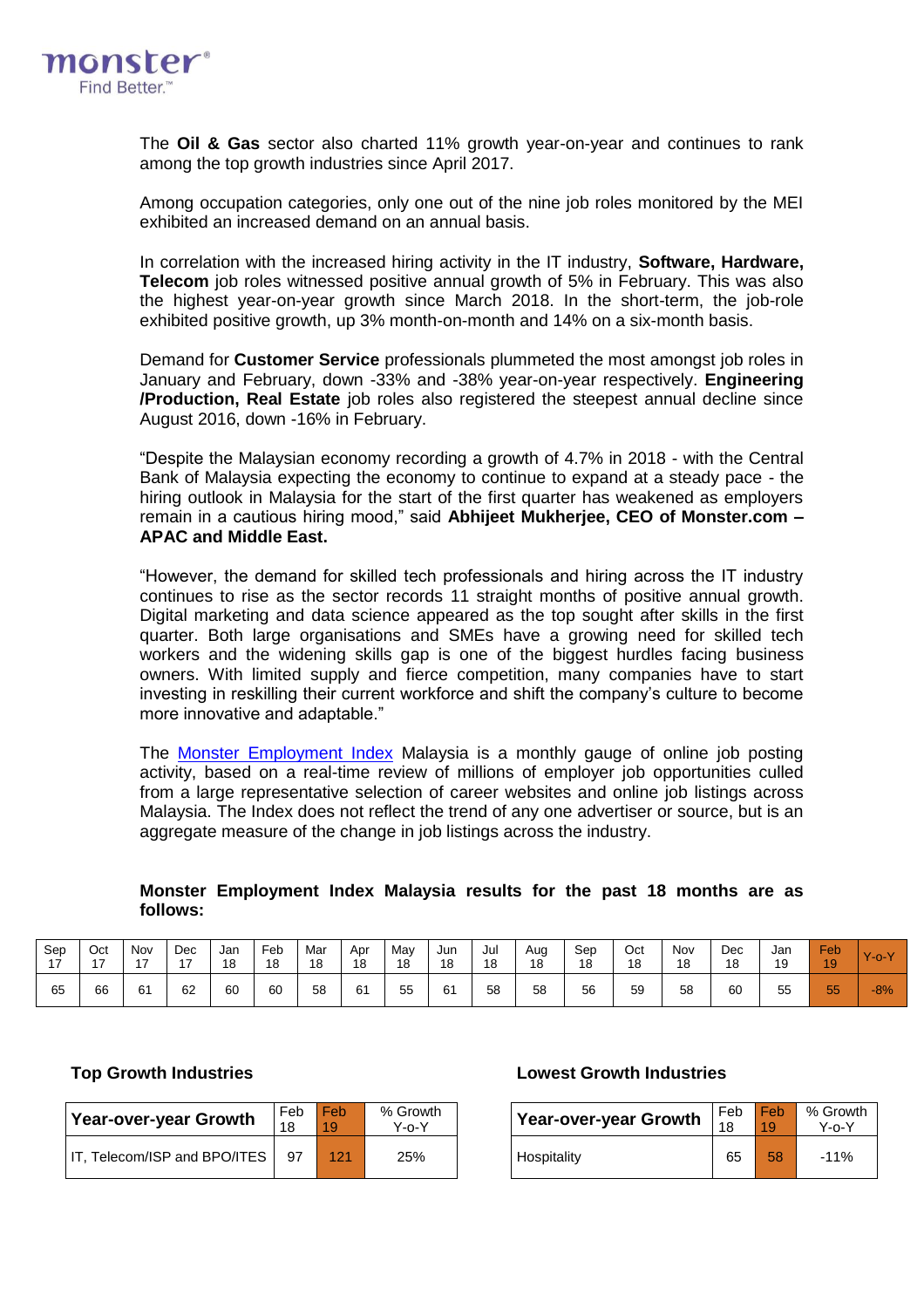

| Oil and Gas                                                                   | 93 | 103 | 11%   | Engineering, Construction and<br><b>Real Estate</b>                | 66 | 55 | $-17%$ |
|-------------------------------------------------------------------------------|----|-----|-------|--------------------------------------------------------------------|----|----|--------|
| Production/Manufacturing,<br>Automotive and Ancillary                         | 90 | 91  | $1\%$ | Retail                                                             | 41 | 33 | $-20%$ |
| Advertising, Market Research,<br>Public Relations, Media and<br>Entertainment | 57 | 52  | $-9%$ | Logistic, Courier/ Freight/<br>Transportation, Shipping/<br>Marine | 68 | 54 | $-21%$ |

| Engineering, Construction and<br><b>Real Estate</b>                | 66 | 55 | $-17%$ |
|--------------------------------------------------------------------|----|----|--------|
| Retail                                                             | 41 | 33 | $-20%$ |
| Logistic, Courier/ Freight/<br>Transportation, Shipping/<br>Marine | 68 | 54 | $-21%$ |

| Year-over-year Growth        | Feb<br>18 | Feb<br>19    | % Growth<br>$Y$ -o- $Y$ | Year-over-year Growth                   | Feb<br>18 | Feb<br>19 | % Grow<br>$Y$ -0- $Y$ |
|------------------------------|-----------|--------------|-------------------------|-----------------------------------------|-----------|-----------|-----------------------|
| Software, Hardware, Telecom  | 61        | 64           | 5%                      | Finance & Accounts                      | 69        | 60        | $-13%$                |
| Marketing & Communications   | 77        | $75^{\circ}$ | $-3%$                   | Engineering /Production, Real<br>Estate | 70        | 59        | $-16%$                |
| HR & Admin                   | 58        | 56           | $-3%$                   | Hospitality & Travel                    | 39        | 32        | $-18%$                |
| Sales & Business Development | 76        | 69           | $-9%$                   | <b>Customer Service</b>                 | 24        | 15        | $-38%$                |

## **Top Growth Occupations Lowest Growth Occupations**

| Year-over-year Growth                   | Feb<br>18 | Feb<br>19 | % Growth<br>Y-o-Y |
|-----------------------------------------|-----------|-----------|-------------------|
| Finance & Accounts                      | 69        | 60        | $-13%$            |
| Engineering /Production, Real<br>Estate | 70        | 59        | $-16%$            |
| Hospitality & Travel                    | 39        | 32        | $-18%$            |
| <b>Customer Service</b>                 | 24        | 15        | $-38%$            |

# By Industry

|                                                                                                    | 2018 |     |     |     |     |     |     |     |     |            |            |     |     |
|----------------------------------------------------------------------------------------------------|------|-----|-----|-----|-----|-----|-----|-----|-----|------------|------------|-----|-----|
|                                                                                                    | Feb  | Mar | Apr | May | Jun | Jul | Aug | Sep | Oct | <b>Nov</b> | <b>Dec</b> | Jan | Feb |
| IT, Telecom/ISP and<br><b>BPO/ITES</b>                                                             | 97   | 84  | 94  | 88  | 101 | 102 | 102 | 106 | 124 | 119        | 118        | 118 | 121 |
| <b>Engineering, Construction</b><br>and Real Estate                                                | 66   | 63  | 68  | 62  | 66  | 63  | 62  | 59  | 62  | 60         | 59         | 56  | 55  |
| <b>BFSI</b>                                                                                        | 68   | 66  | 70  | 57  | 68  | 63  | 62  | 58  | 64  | 61         | 61         | 60  | 62  |
| Production/Manufacturing,<br><b>Automotive and Ancillary</b>                                       | 90   | 87  | 90  | 90  | 92  | 90  | 89  | 88  | 91  | 90         | 91         | 88  | 91  |
| <b>Oil and Gas</b>                                                                                 | 93   | 94  | 91  | 89  | 92  | 92  | 94  | 87  | 98  | 103        | 98         | 102 | 103 |
| <b>Hospitality</b>                                                                                 | 65   | 64  | 58  | 54  | 55  | 53  | 55  | 53  | 55  | 54         | 56         | 55  | 58  |
| Retail                                                                                             | 41   | 38  | 43  | 35  | 42  | 39  | 40  | 37  | 43  | 40         | 40         | 35  | 33  |
| Logistic, Courier/ Freight/<br>Transportation, Shipping/<br><b>Marine</b>                          | 68   | 67  | 69  | 53  | 70  | 69  | 66  | 59  | 68  | 61         | 64         | 63  | 54  |
| <b>Advertising, Market</b><br><b>Research, Public Relations,</b><br><b>Media and Entertainment</b> | 57   | 56  | 59  | 53  | 60  | 56  | 58  | 54  | 58  | 56         | 55         | 53  | 52  |

# By Occupation

|                                       |     |     |     |     |     | 2018 |     |     |     |     |     | 2019 |     |
|---------------------------------------|-----|-----|-----|-----|-----|------|-----|-----|-----|-----|-----|------|-----|
|                                       | Feb | Mar | Apr | May | Jun | Jul  | Aug | Sep | Oct | Nov | Dec | Jan  | Feb |
| Software, Hardware,<br><b>Telecom</b> | 61  | 50  | 58  | 48  | 60  | 57   | 56  | 57  | 67  | 67  | 62  | 62   | 64  |
| <b>Finance &amp; Accounts</b>         | 69  | 68  | 74  | 62  | 68  | 64   | 64  | 60  | 65  | 62  | 61  | 60   | 60  |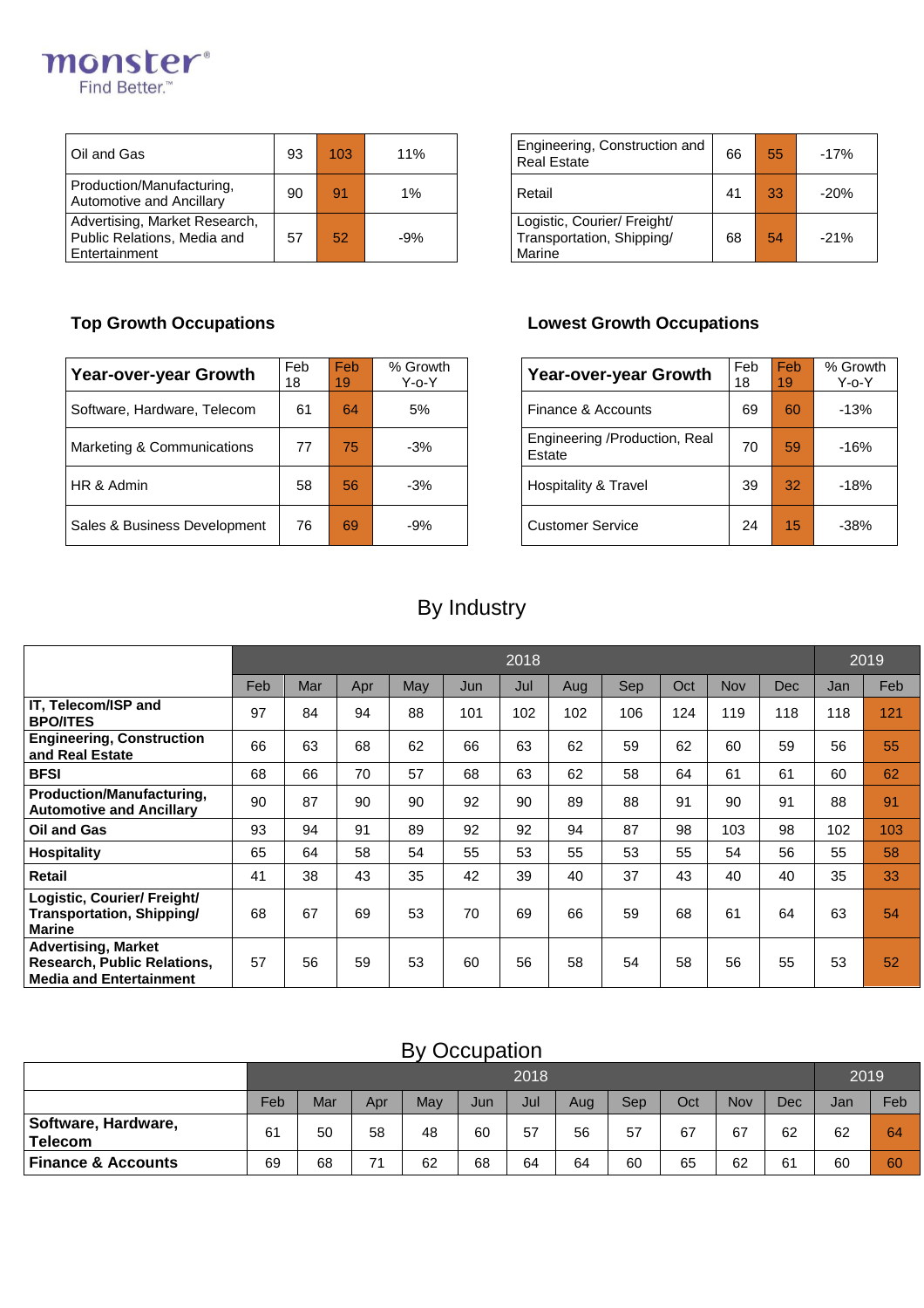| <b>Sales &amp; Business</b><br><b>Development</b>     | 76 | 72 | 76 | 70 | 72 | 73 | 74 | 72 | 76 | 74 | 76 | 69 | 69 |
|-------------------------------------------------------|----|----|----|----|----|----|----|----|----|----|----|----|----|
| <b>Customer Service</b>                               | 24 | 19 | 21 | 17 | 22 | 22 | 22 | 22 | 30 | 19 | 15 | 16 | 15 |
| <b>Marketing &amp;</b><br><b>Communications</b>       | 77 | 77 | 79 | 75 | 79 | 77 | 78 | 76 | 78 | 77 | 78 | 75 | 75 |
| HR & Admin                                            | 58 | 59 | 62 | 57 | 61 | 59 | 59 | 57 | 58 | 56 | 58 | 56 | 56 |
| <b>Engineering /Production,</b><br><b>Real Estate</b> | 70 | 68 | 70 | 65 | 71 | 66 | 66 | 62 | 66 | 64 | 63 | 60 | 59 |
| <b>Hospitality &amp; Travel</b>                       | 39 | 45 | 38 | 46 | 49 | 46 | 45 | 50 | 34 | 38 | 52 | 34 | 32 |
| <b>Purchase/ Logistics/ Supply</b><br>Chain           | 73 | 72 | 74 | 63 | 74 | 74 | 71 | 66 | 72 | 68 | 71 | 65 | 64 |

## **About the Monster Employment Index**

**monster**<sup>®</sup> **Find Better** 

> Launched in May 2015, with data collected since February 2014, the [Monster Employment Index](http://www.monster.com.my/employment-index/) is a broad and comprehensive monthly analysis of online job posting activity in Malaysia conducted by [Monster Malaysia.](http://www.monster.com.my/) Based on a real-time review of millions of employer job opportunities culled from a large, representative selection of online career outlets, including Monster Malaysia, the Monster Employment Index presents a snapshot of employer online recruitment activity nationwide. Monster has taken due care in compiling and processing the data available from various sources for Monster Employment Index, but does not guarantee the accuracy, adequacy or completeness of any information and is not responsible for any errors or omissions or action / decision taken or for the results obtained from the use of such information.

#### **About Monster APAC & Gulf**

Monster has been a leading online career and recruitment resource for more than 20 years. With its cutting-edge technology, it provides relevant profiles to employers and relevant jobs to jobseekers across industry verticals, experience levels and geographies. Monster today has more than 200 million people registered on the Monster Worldwide network, and with operations in more than 40 countries, provides the widest and most sophisticated job seeking, career management, recruitment and talent management capabilities.

Monster in APAC & Gulf started its operations with India in 2001 and has operations across India, Singapore, Malaysia, Philippines, Hong Kong, Vietnam, Thailand, Indonesia, UAE and Kingdom of Saudi Arabia. In India, it is headquartered in Hyderabad, and has presence in 10 other cities of India viz., Mumbai, Delhi, Bangalore, Chennai, Pune, Kolkata, Ahmedabad, Baroda, Chandigarh, and Cochin. Monster Mobile App in India was voted Product of the Year in 2016 under the 'Mobile App Job' category in a survey of over 18000 people by Nielsen. Monster.com in India was also voted Product of the Year in 2015 and back in 2014, mPower Search was voted Product of the Year as well. The Indian Air Force Placement Cell (IAFPC) selected Monster India for a collaboration to provide a robust platform to assist retired and shortly retiring Air Warriors seek suitable second career opportunities in the corporate world. Monster also initiated 'Rozgarduniya.com' – a job portal exclusively for jobseekers in rural India to enable employers in corporate India to connect with rural talent, thus removing the traditional barriers they face in this process.

Monster continues its pioneering work of transforming the recruiting industry with advanced technology using intelligent digital, social and mobile solutions, and a vast array of products and services.

To learn more about Monster in APAC & Gulf, visit: [www.monsterindia.com](http://www.monsterindia.com/) | [www.monstergulf.com](http://www.monstergulf.com/) | [www.monster.com.sg](http://www.monster.com.sg/) | [www.monster.com.my](http://www.monster.com.my/) | [www.monster.com.ph](http://www.monster.com.ph/) |[www.monster.com.hk](http://www.monster.com.hk/)